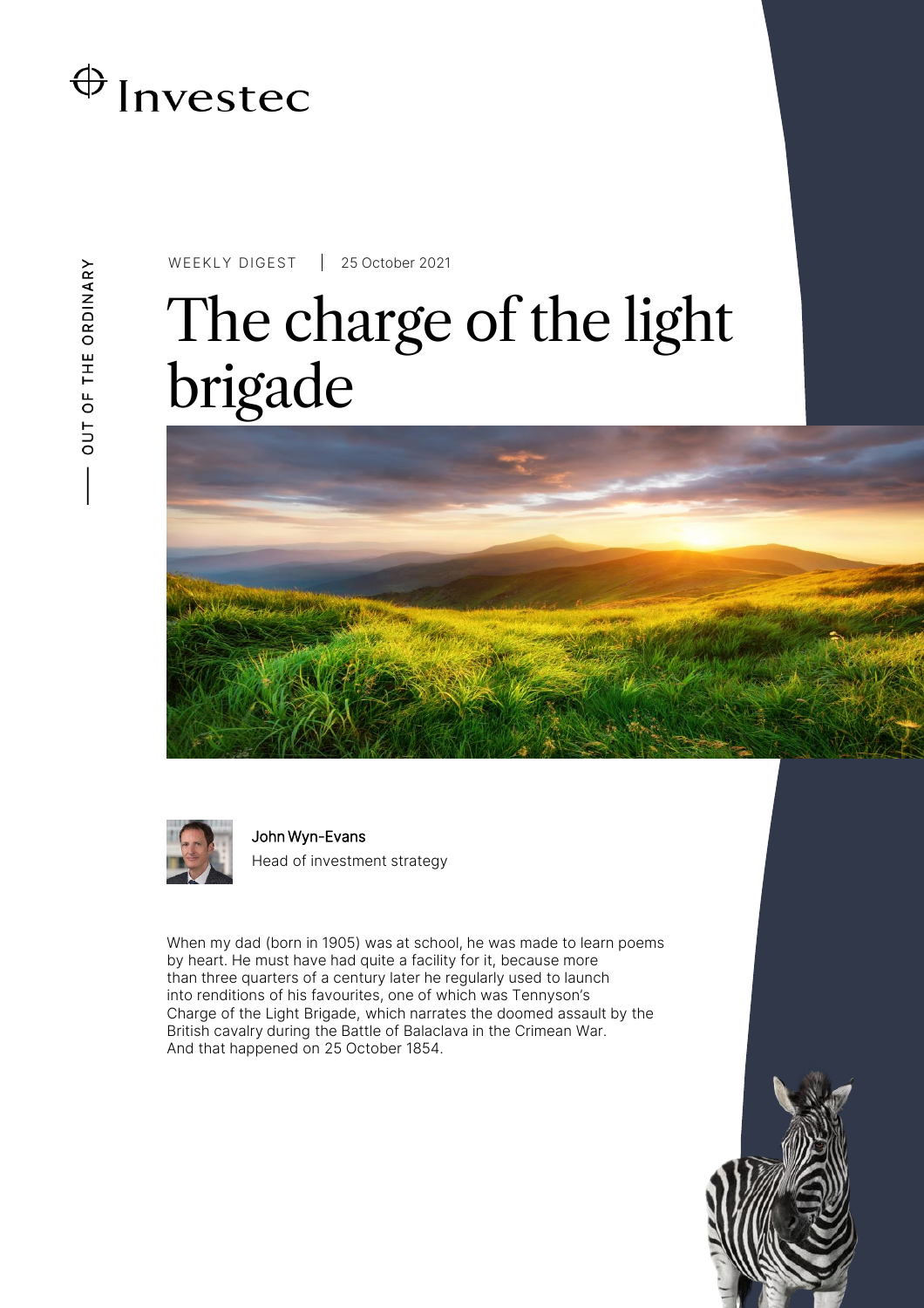When I saw that, my mind stretched to thinking that investors might be facing their own charge into a battlefield with "cannon to right of them, cannon to left of them, cannon in front of them" in the weeks ahead. Indeed, for the past few months we have been threatened by a number of negative and potentially negative developments. In In [Just The Time Of Year](https://www.investec.com/en_gb/focus/economy/just-the-time-of-year.html), I wrote about the seasonal fears that haunt investors during the autumn, and while we acknowledged the risk of a bumpier road ahead, we did not advocate taking an outright cautious stance. A month or so later, we have definitely experienced a few bumps, but equity markets have, in aggregate, made further progress.

However, at our latest Asset Allocation Committee meeting last week, it was decided that the time had finally come to don a little more protective gear. This is by no means a prediction of impending doom, more a realistic reassessment of the balance between the upside potential and downside risks of equities in particular. Neither does it mean a wholesale selling of equities. First, we would recommend rebalancing equity positions back towards strategic asset allocation benchmarks because the recent strong performance of equities versus bonds will have led to some drift away. Then we would consider taking a little more out of Growth/long-duration holdings, because we believe that if there is one overriding current risk it is that inflation expectations continue to rise for a while and that this will encourage central banks to implement countermeasures in the form of higher interest rates. We would expect that (and the expectation) to lead to higher bond yields, and the rising discount rate would weigh on equity valuations, notably of Growth companies with their longer duration earnings stream.

As simple as that thesis (hopefully) sounds, real life will no doubt be a lot more complicated. We are currently in the throes of the third quarter corporate reporting season, and it has been pretty good so far. Using data for the S&P 500 in the US (although other regions have had some strong reports too), of the 117 companies to report to date, 85% have beaten earnings estimates and 74% have beaten sales estimates. The average eps beat is 13.05%, and the average revenue beat 2.06%. These are both above recent averages, although perhaps the earnings beat is more in line with the average if one controls for the continuing large loan loss provision releases from the big banks. But still impressive, nonetheless.

Indeed, it is quite welcome after a recent fall in aggregate earnings revisions. However, they remain in positive upgrade territory for now. A recent note from strategists at JP Morgan pointed out that we are currently in a regime of "EPS Upgrades + Falling Earnings Revisions". In their data set that runs from January 1995 to June 2014 (I'm not sure why it ends there), that regime delivers average monthly global equity returns of 0.71%, which, as it delivers compound annualised returns of almost 9%, we would be more than happy with. The best regime for returns is, perhaps unsurprisingly, one of "EPS Upgrades + Rising EPS Revisions", which in the past has delivered 2.29% per month.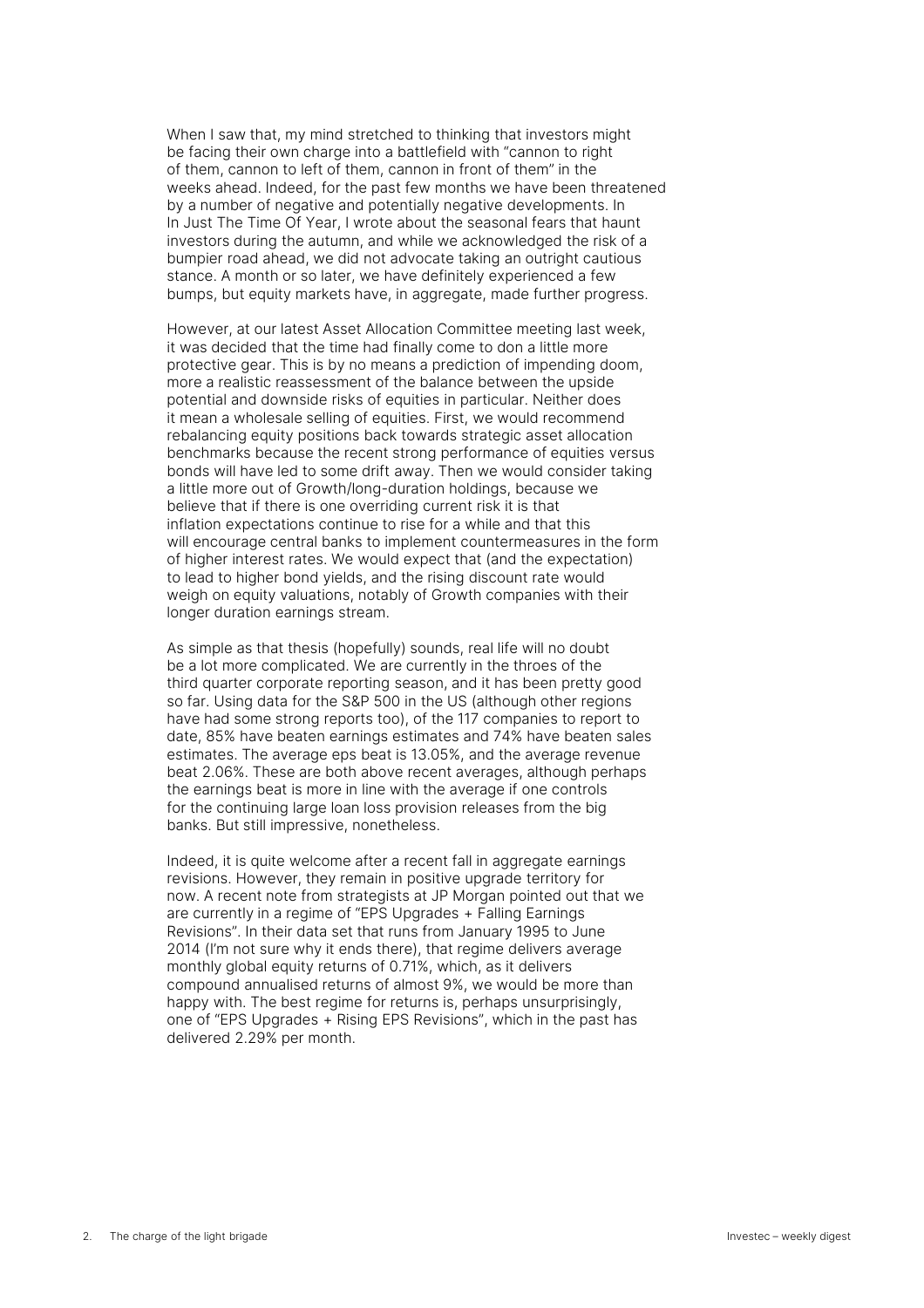What one might not expect is that the second best (of four) is the period of "EPS Downgrades + Rising EPS Revisions" (+1.85% pcm). Here, even though earnings are still falling, the pace of cuts is slowing and investors are already looking to the other side of the valley, as it were. This is very much what happened as we went through the COVID trough, when markets rallied strongly, ostensibly in the face of dreadful news. The time to be definitively out of the market is the period of "EPS Downgrades + Falling EPS Revisions" (-0.61% pcm). Of course, these are all averages, and so there will be up and down months in all the regimes.

But you can see that, using average historical data, there is quite a high bar to surmount if one is going to get very defensive. And remember that this data set includes both the Tech Bust and the financial crisis. Are we being too cautious? Liquidity in financial markets is another key factor, and there is little doubt that central banks, notably those of the US and UK as far as we are concerned, have cranked up the hawkish rhetoric in recent weeks. This comes as inflation indices persist at higher levels and supply chain disruptions continue to be a factor. Then there's the energy price squeeze. And the outcomes that all of these create appear to be increasingly non-linear; they are prone to create extreme volatility in economic performance and asset prices.

You would hardly suspect that from looking at volatility indices such as the VIX index right now, but we note that in the past some of the market's sharpest reversals have come from situations very similar to the current one, with many potential negative catalysts visible but few investors willing to jump ship until the torpedoes actually hit. And then it is often too late. Alongside inflation risks and monetary policy tightening we also listed: tight labour markets; a reduction in fiscal support; a slowdown in China and the associated situation at property company Evergrande; the potential for more bad news on the COVID front; and take your pick from several geopolitical threats. And we also note that retail investor participation and leverage, both of which are fickle beasts, are at historically high levels.

On the other side of the coin, we believe that our favoured Absolute Return funds are well positioned to be able to provide some positive returns in a more volatile market. And if we have a bit more cash, then that gives us firepower to react should a correction materialise. After all, we are not expecting the apocalypse, but trying to find the right balance between risk and reward in what we believe is a potentially trickier market environment.

And I write all of this with no reference yet to the overarching crisis of the era, which is climate change. I must admit to being a bit worried that the COP-26 conference, which starts at the end of the week, will not provide the answers that many are hoping for. A statement from India caught my eye over the weekend and it hints at the possibility that emerging from the summit with a united front might be something of a stretch. A top civil servant said that India will be demanding compensation from developed countries for losses caused by climate-related disasters. And he won't be alone in making the case for emerging market countries to be treated differently from developed markets, owing to the fact that they did not produce most of the carbon (even if they do produce a lot now) and that they want their chance to be able to develop further.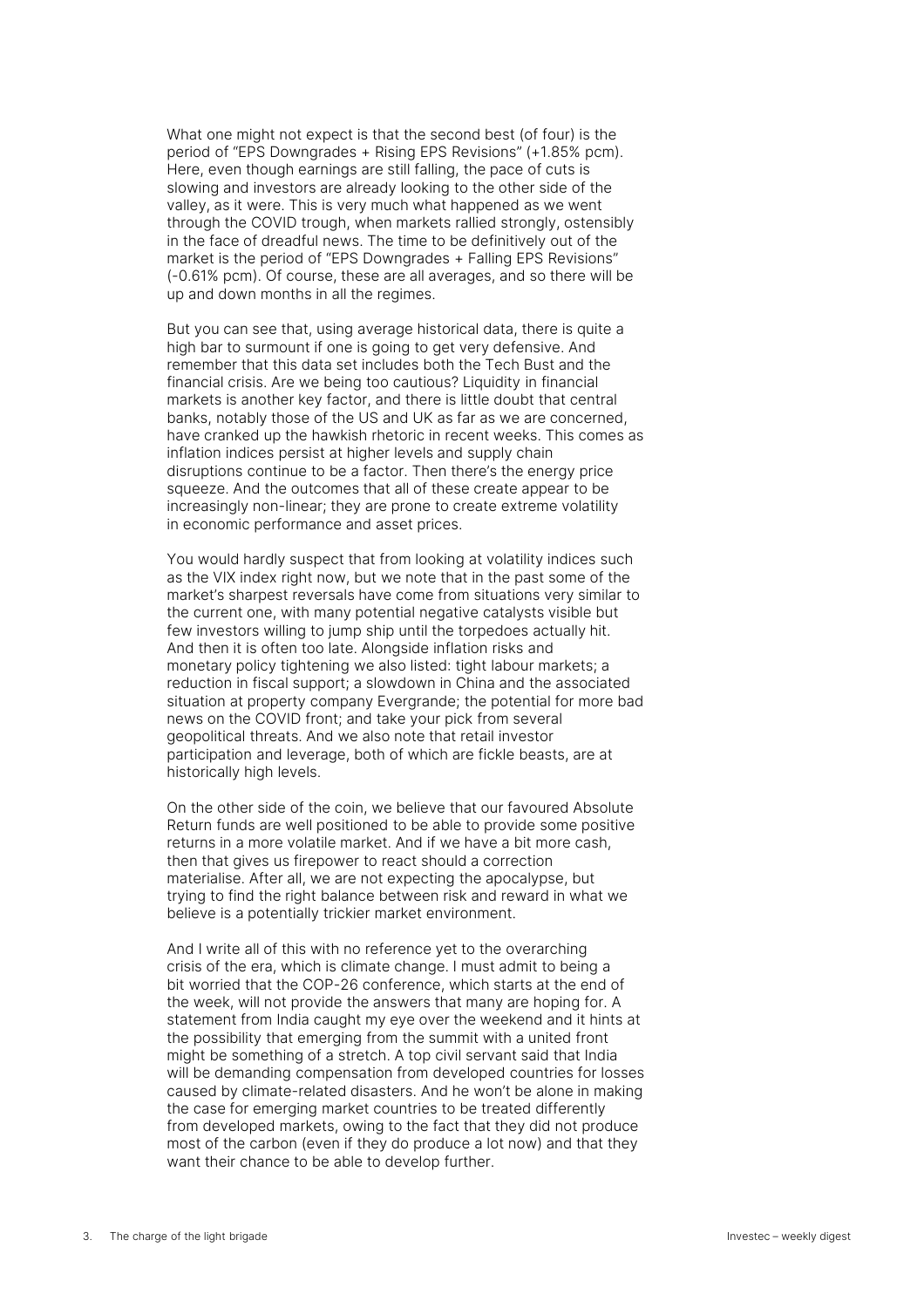The Prime Minister of Bangladesh, a country massively prone to climate-related crises, similarly made a plea for funds and more joined up policies in an opinion article for the Financial Times last week. I'll be as happy as anyone if some firm conclusions are reached in Glasgow and positive action taken. And when we see what does happen, it will provide a useful moment to update you on our current thoughts about climate change and how it affects our investments.